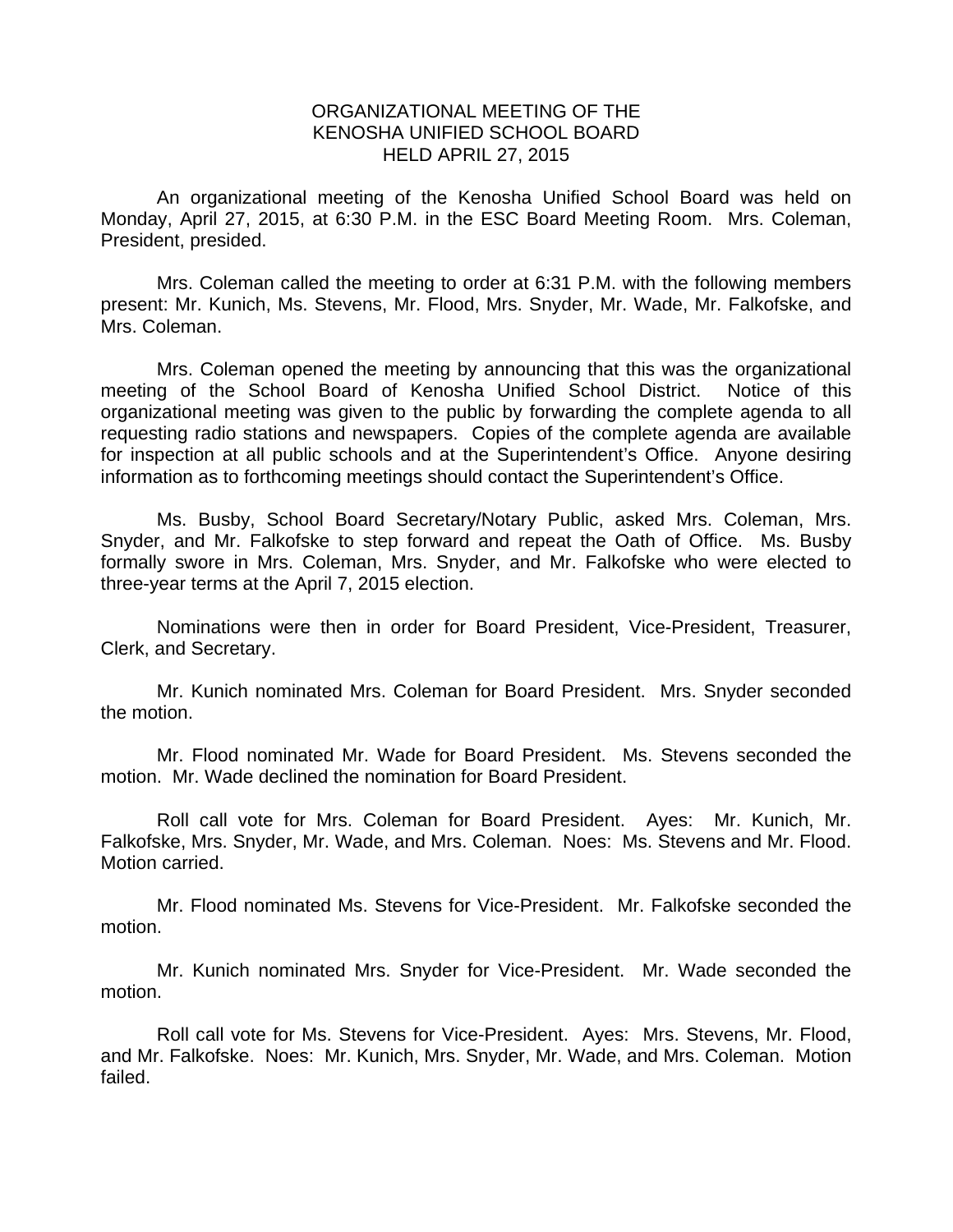Roll call vote for Mrs. Snyder for Vice-President. Ayes: Mr. Kunich, Mr. Falkofske, Mrs. Snyder, Mr. Wade, and Mrs. Coleman. Noes: Ms. Stevens and Mr. Flood. Motion carried.

Mr. Kunich nominated Mr. Falkofske for Treasurer. Mrs. Snyder seconded the motion.

Mr. Flood nominated Mr. Kunich for Treasurer. Ms. Stevens seconded the motion. Mr. Kunich declined the nomination.

Roll call vote for Mr. Falkofske for Treasurer. Ayes: Mr. Kunich, Ms. Stevens, Mr. Flood, Mr. Falkofske, Mrs. Snyder, Mr. Wade, and Mrs. Coleman. Noes: None. Unanimously approved.

Mr. Kunich nominated Mr. Wade for Clerk. Mrs. Snyder seconded the motion.

Roll call vote for Mr. Wade for Treasurer. Ayes: Mr. Kunich, Ms. Stevens, Mr. Flood, Mr. Falkofske, Mrs. Snyder, Mr. Wade, and Mrs. Coleman. Noes: None. Unanimously approved.

Mrs. Snyder nominated Ms. Busby for Board Secretary. Mr. Flood seconded the motion. Unanimously approved.

Mrs. Snyder moved that the School Board meetings continue to be held at 7:00 P.M. on the fourth Tuesday of each month at the Educational Support Center and school sites to be determined. Mr. Wade seconded the motion. Unanimously approved.

Ms. Busby conducted a drawing of names for the new voting order. The voting order will be Mr. Flood, Ms. Stevens, Mr. Kunich, Mr. Wade, Mrs. Snyder, Mr. Falkofske, and Mrs. Coleman.

Mrs. Coleman indicated that the Board Committee agenda item would be deferred until the May meeting.

Mrs. Snyder moved that the School Board authorize the President's signature to appear on all checks as the third signature with the Clerk and Treasurer and authorize the use of facsimile signatures of the President, Clerk and Treasurer on all checks. Mr. Wade seconded the motion. Unanimously approved.

Mr. Wade moved that the School Board 1) adopt the attached Schedule of Authorized Public Depositories and 2) assign the Chief Financial Officer the authority to approve draws as needed, in the form of the \$2,000,000 Line of Credit through Johnson Bank. Mr. Falkofske seconded the motion. Unanimously approved.

Mr. Wade moved that the School Board approve the Legal Services as contained in the agenda. Mr. Kunich seconded the motion. Unanimously approved.